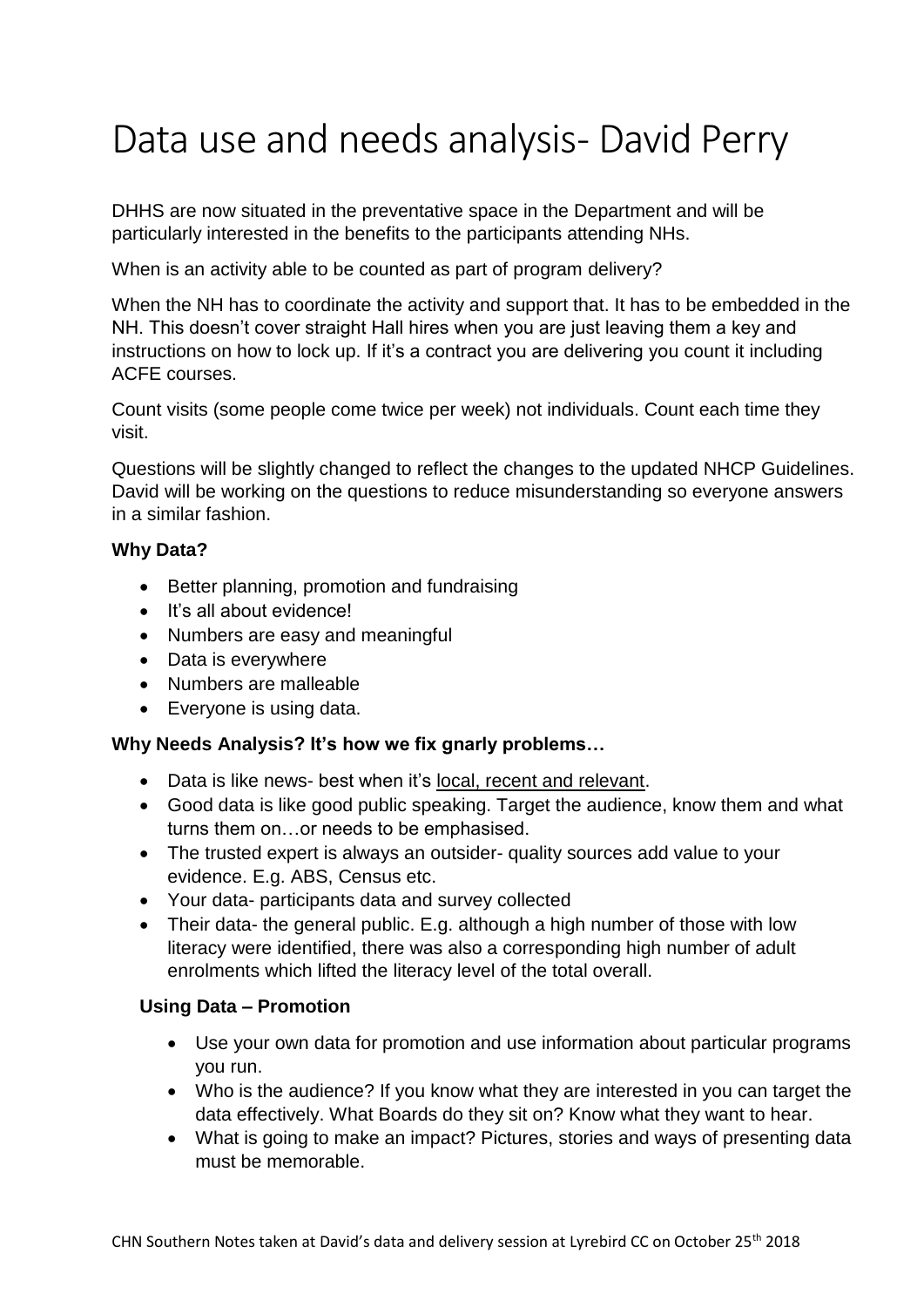- What do they need to hear?
- How should I present it?
- How can it be memorable?
- Paint a picture of what your data is doing at the moment.
- Understanding what the criteria is in Grant writing but know the funding organisations overall intent. How do you inform them so that you are giving them what they want to hear?
- To enact behaviour change look what's worked before and what is likely to work now.
- Planning applications- these must be approached with caution. Use data carefully.
- Ages chart a simple graph can be powerful in giving a clear picture of how old a certain area is. It becomes immediately obvious with a chart. However we must ask why???
- How do we make data sing? If we have 200 people through the door each week. It doesn't sound impressive but if you multiply this by the number of weeks per year it does impress.
- Data shows that more people use NHs than St Vincent's in Victoria each year.
- Do something quirky... Make it memorable e.g. More NHs than Maccas in Victoria.
- Use Google to find an equivalent online to compare to. But be careful of the audience that it has relevance to them. Tell a story and it can be quite meaningful.
- Survey data is good for headline data. How many community groups use the service? How many other activities are going to be relevant to different audiences? Great for promotion and telling your story, for fundraising but little is use for planning.

# **Doc shared by David- Whole of participant's survey- Victoria 2017**

- NHs can use their own data
- Postcodes can be used as there is data available for each postcode.
- English language use the corresponding data to support this doc (ABS) to compare
- A higher number of people of indigenous background attend NHs than other places across the state.
- Capacity to participate at different ages will vary e.g. babies and very elderly may not participate in NHs so use this data carefully.
- Census data -The data around why people attend are really important pieces of data and particularly important when used with what benefit people get from attending. This is useful for planning purposes moving forward.
- Some classes have a capacity building focus rather than just education or job attainment. People may come for the course but benefit in their own development just by attending. This can be very valuable to people's lives.
- The doc will give you ages, disability status etcetera plus why these people attended the NHs.